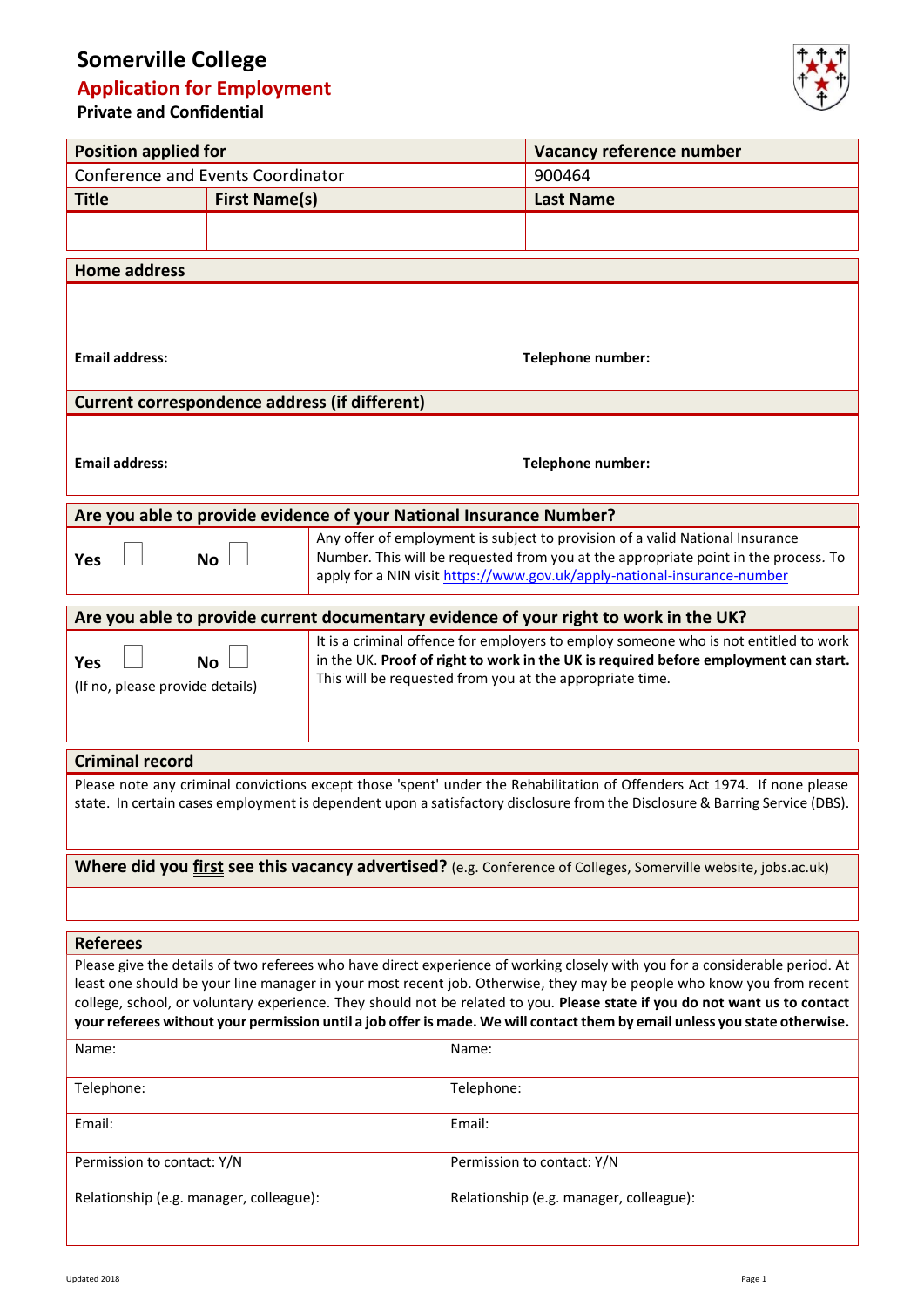| <b>Education history</b> (Use a separate sheet if necessary)                    |                              |  |  |  |
|---------------------------------------------------------------------------------|------------------------------|--|--|--|
| <b>College, University</b>                                                      | <b>Qualifications gained</b> |  |  |  |
|                                                                                 |                              |  |  |  |
|                                                                                 |                              |  |  |  |
|                                                                                 |                              |  |  |  |
|                                                                                 |                              |  |  |  |
|                                                                                 |                              |  |  |  |
| <b>Schools</b>                                                                  | <b>Qualifications gained</b> |  |  |  |
|                                                                                 |                              |  |  |  |
|                                                                                 |                              |  |  |  |
|                                                                                 |                              |  |  |  |
|                                                                                 |                              |  |  |  |
| Other relevant qualifications or training, or membership of professional bodies |                              |  |  |  |
|                                                                                 |                              |  |  |  |

| Employment history (Use a separate sheet if necessary) |                                 |                                                                  |                           |  |  |
|--------------------------------------------------------|---------------------------------|------------------------------------------------------------------|---------------------------|--|--|
| <b>Dates</b><br>From & To                              | Name and address<br>of employer | Job title and description of main duties and<br>responsibilities | <b>Reason for leaving</b> |  |  |
|                                                        |                                 |                                                                  |                           |  |  |
|                                                        |                                 |                                                                  |                           |  |  |
|                                                        |                                 |                                                                  |                           |  |  |
|                                                        |                                 |                                                                  |                           |  |  |
|                                                        |                                 |                                                                  |                           |  |  |
|                                                        |                                 |                                                                  |                           |  |  |
|                                                        |                                 |                                                                  |                           |  |  |
|                                                        |                                 |                                                                  |                           |  |  |
|                                                        |                                 |                                                                  |                           |  |  |
|                                                        |                                 |                                                                  |                           |  |  |
|                                                        |                                 |                                                                  |                           |  |  |
|                                                        |                                 |                                                                  |                           |  |  |
|                                                        |                                 |                                                                  |                           |  |  |

### **Other employment**

Please note any other employment you would continue with if you were to be successful in obtaining this position.

### **Notice required in current post**